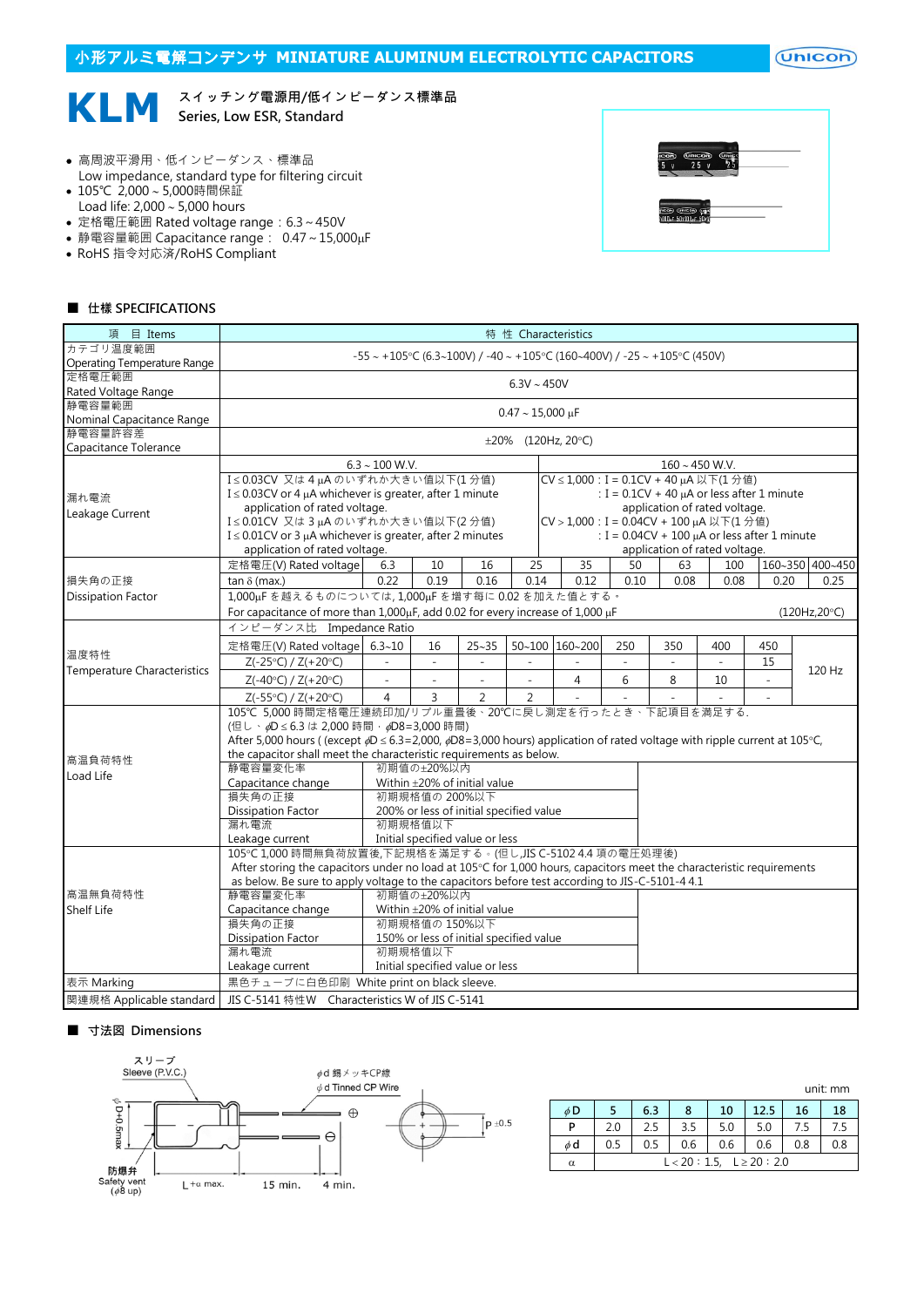$($ Unicon $)$ 

### ■ 品名コード体系 Part Numbering (例 example: 16V 1000 µF)



### ■ 寸法表 Standard Products Table

D x L (mm)

| WV. (Code)   |      |                            | 6.3(0J)     |                                      |                                              | 10(1A)              |                                      |                                              |                |  |  |
|--------------|------|----------------------------|-------------|--------------------------------------|----------------------------------------------|---------------------|--------------------------------------|----------------------------------------------|----------------|--|--|
|              | Item | サイズ<br>Size $(D \times L)$ |             | インピーダンス<br>Impedance ( $\Omega$ max) | 許容リプル電流<br><b>Ripple Current</b><br>(mA rms) | サイズ<br>Size (D x L) | インピーダンス<br>Impedance ( $\Omega$ max) | 許容リプル雷流<br><b>Ripple Current</b><br>(mA rms) |                |  |  |
| $Cap(\mu F)$ |      |                            | 20°C/100KHz | $-10^{\circ}$ C/100KHz               | 105°C / 100KHz                               |                     | 20°C/100KHz                          | $-10^{\circ}$ C/100KHz                       | 105°C / 100KHz |  |  |
| 100          | 101  | $5 \times 11$              | 0.85        | 1.70                                 | 150                                          | $6.3 \times 11$     | 0.55                                 | 1.10                                         | 210            |  |  |
| 150          | 151  | $6.3 \times 11$            | 0.49        | 0.98                                 | 225                                          | $6.3 \times 11$     | 0.35                                 | 0.70                                         | 265            |  |  |
| 220          | 221  | $6.3 \times 11$            | 0.30        | 0.60                                 | 285                                          | $6.3 \times 15$     | 0.24                                 | 0.48                                         | 370            |  |  |
| 330          | 331  | $6.3 \times 15$            | 0.20        | 0.40                                 | 405                                          | $8 \times 11.5$     | 0.16                                 | 0.32                                         | 460            |  |  |
| 470          | 471  | $8 \times 15$              | 0.14        | 0.28                                 | 550                                          | $8 \times 15$       | 0.12                                 | 0.24                                         | 595            |  |  |
| 560          | 561  | $8 \times 15$              | 0.12        | 0.24                                 | 595                                          | $8 \times 20$       | 0.10                                 | 0.20                                         | 730            |  |  |
| 680          | 681  | $8 \times 20$              | 0.10        | 0.20                                 | 730                                          | $8 \times 20$       | 0.085                                | 0.17                                         | 795            |  |  |
| 820          | 821  | $8 \times 20$              | 0.085       | 0.17                                 | 795                                          | $10 \times 20$      | 0.070                                | 0.14                                         | 985            |  |  |
| 1000         | 102  | 10 x 20                    | 0.075       | 0.15                                 | 950                                          | 10 x 20             | 0.060                                | 0.12                                         | 1060           |  |  |
| 1200         | 122  | $10 \times 20$             | 0.065       | 0.13                                 | 1060                                         | $10 \times 25$      | 0.050                                | 0.10                                         | 1260           |  |  |
| 1500         | 152  | $10 \times 25$             | 0.055       | 0.11                                 | 1260                                         | 10 x 31.5           | 0.045                                | 0.090                                        | 1450           |  |  |
| 1800         | 182  | $10 \times 31.5$           | 0.050       | 0.10                                 | 1370                                         | $12.5 \times 20$    | 0.039                                | 0.078                                        | 1470           |  |  |
| 2200         | 222  | $10 \times 31.5$           | 0.043       | 0.086                                | 1470                                         | $12.5 \times 25$    | 0.034                                | 0.068                                        | 1710           |  |  |
| 3300         | 332  | $12.5 \times 25$           | 0.034       | 0.068                                | 1710                                         | $12.5 \times 35.5$  | 0.026                                | 0.052                                        | 2230           |  |  |
| 3900         | 392  | $12.5 \times 31.5$         | 0.031       | 0.062                                | 1980                                         | $12.5 \times 40$    | 0.024                                | 0.048                                        | 2460           |  |  |
| 4700         | 472  | $12.5 \times 35.5$         | 0.028       | 0.056                                | 2230                                         | 16 x 31.5           | 0.023                                | 0.046                                        | 2420           |  |  |
| 5600         | 562  | $12.5 \times 40$           | 0.026       | 0.052                                | 2460                                         | 16 x 35.5           | 0.021                                | 0.042                                        | 2610           |  |  |
| 6800         | 682  | 16 x 31.5                  | 0.024       | 0.048                                | 2510                                         | 16 x 35.5           | 0.020                                | 0.040                                        | 2770           |  |  |
| 8200         | 822  | 16 x 40                    | 0.020       | 0.040                                | 2770                                         | 16 x 40             | 0.019                                | 0.038                                        | 3110           |  |  |
| 10000        | 103  | 16 x 40                    | 0.020       | 0.040                                | 3110                                         | 18 x 40             | 0.017                                | 0.034                                        | 3300           |  |  |
| 15000        | 153  | $18 \times 40$             | 0.018       | 0.036                                | 3300                                         |                     |                                      |                                              |                |  |  |

| WV. (Code)   |      |                            | 16(1C)      |                                      |                                              | 25 (1E)             |             |                                      |                                              |  |  |
|--------------|------|----------------------------|-------------|--------------------------------------|----------------------------------------------|---------------------|-------------|--------------------------------------|----------------------------------------------|--|--|
|              | Item | サイズ<br>Size $(D \times L)$ |             | インピーダンス<br>Impedance ( $\Omega$ max) | 許容リプル電流<br><b>Ripple Current</b><br>(mA rms) | サイズ<br>Size (D x L) |             | インピーダンス<br>Impedance ( $\Omega$ max) | 許容リプル電流<br><b>Ripple Current</b><br>(mA rms) |  |  |
| $Cap(\mu F)$ |      |                            | 20°C/100KHz | $-10$ °C/100KHz                      | 105°C / 100KHz                               |                     | 20°C/100KHz | $-10\degree$ C/100KHz                | 105°C / 100KHz                               |  |  |
| 47           | 470  | $5 \times 11$              | 0.80        | 1.60                                 | 155                                          | $6.3 \times 11$     | 0.55        | 1.10                                 | 210                                          |  |  |
| 56           | 560  | $5 \times 11$              | 0.65        | 1.30                                 | 175                                          | $6.3 \times 11$     | 0.44        | 0.88                                 | 235                                          |  |  |
| 68           | 680  | $6.3 \times 11$            | 0.50        | 1.00                                 | 220                                          | $6.3 \times 11$     | 0.36        | 0.72                                 | 260                                          |  |  |
| 82           | 820  | $6.3 \times 11$            | 0.42        | 0.84                                 | 240                                          | $6.3 \times 11$     | 0.30        | 0.60                                 | 285                                          |  |  |
| 100          | 101  | $6.3 \times 11$            | 0.35        | 0.70                                 | 265                                          | $6.3 \times 15$     | 0.24        | 0.48                                 | 370                                          |  |  |
| 150          | 151  | $6.3 \times 15$            | 0.23        | 0.46                                 | 375                                          | 8 x 11.5            | 0.16        | 0.32                                 | 460                                          |  |  |
| 220          | 221  | $8 \times 11.5$            | 0.16        | 0.32                                 | 460                                          | $8 \times 15$       | 0.11        | 0.22                                 | 625                                          |  |  |
| 270          | 271  | $8 \times 15$              | 0.14        | 0.28                                 | 550                                          | $8 \times 20$       | 0.095       | 0.19                                 | 750                                          |  |  |
| 330          | 331  | $8 \times 15$              | 0.12        | 0.24                                 | 595                                          | $8 \times 20$       | 0.085       | 0.17                                 | 795                                          |  |  |
| 470          | 471  | $8 \times 20$              | 0.090       | 0.18                                 | 770                                          | 10 x 20             | 0.065       | 0.13                                 | 1060                                         |  |  |
| 560          | 561  | 10 x 20                    | 0.075       | 0.15                                 | 950                                          | 10 x 25             | 0.055       | 0.11                                 | 1260                                         |  |  |
| 680          | 681  | 10 x 20                    | 0.065       | 0.13                                 | 1060                                         | 10 x 31.5           | 0.046       | 0.092                                | 1420                                         |  |  |
| 820          | 821  | 10 x 25                    | 0.055       | 0.11                                 | 1260                                         | 12.5 x 20           | 0.041       | 0.082                                | 1440                                         |  |  |
| 1000         | 102  | $10 \times 31.5$           | 0.047       | 0.094                                | 1410                                         | $12.5 \times 25$    | 0.036       | 0.072                                | 1700                                         |  |  |
| 1200         | 122  | $12.5 \times 20$           | 0.041       | 0.082                                | 1430                                         | $12.5 \times 25$    | 0.032       | 0.064                                | 1760                                         |  |  |
| 1500         | 152  | $12.5 \times 25$           | 0.036       | 0.072                                | 1700                                         | 12.5 x 31.5         | 0.029       | 0.058                                | 1980                                         |  |  |
| 1800         | 182  | 12.5 x 31.5                | 0.032       | 0.064                                | 1880                                         | 12.5 x 35.5         | 0.026       | 0.052                                | 2230                                         |  |  |
| 2200         | 222  | 12.5 x 31.5                | 0.028       | 0.056                                | 2010                                         | $12.5 \times 40$    | 0.024       | 0.048                                | 2460                                         |  |  |
| 2700         | 272  | 12.5 x 35.5                | 0.025       | 0.050                                | 2230                                         | 16 x 31.5           | 0.022       | 0.044                                | 2510                                         |  |  |
| 3300         | 332  | $12.5 \times 40$           | 0.023       | 0.046                                | 2460                                         | 16 x 35.5           | 0.020       | 0.040                                | 2770                                         |  |  |
| 3900         | 392  | 16 x 31.5                  | 0.022       | 0.044                                | 2510                                         | 16 x 40             | 0.019       | 0.038                                | 3110                                         |  |  |
| 4700         | 472  | 16 x 35.5                  | 0.020       | 0.040                                | 2770                                         | 18 x 40             | 0.018       | 0.036                                | 3300                                         |  |  |
| 5600         | 562  | 16 x 40                    | 0.019       | 0.038                                | 3110                                         |                     |             |                                      |                                              |  |  |
| 6800         | 682  | 18 x 35.5                  | 0.018       | 0.036                                | 3050                                         |                     |             |                                      |                                              |  |  |
| 8200         | 822  | 18 x 40                    | 0.017       | 0.034                                | 3300                                         |                     |             |                                      |                                              |  |  |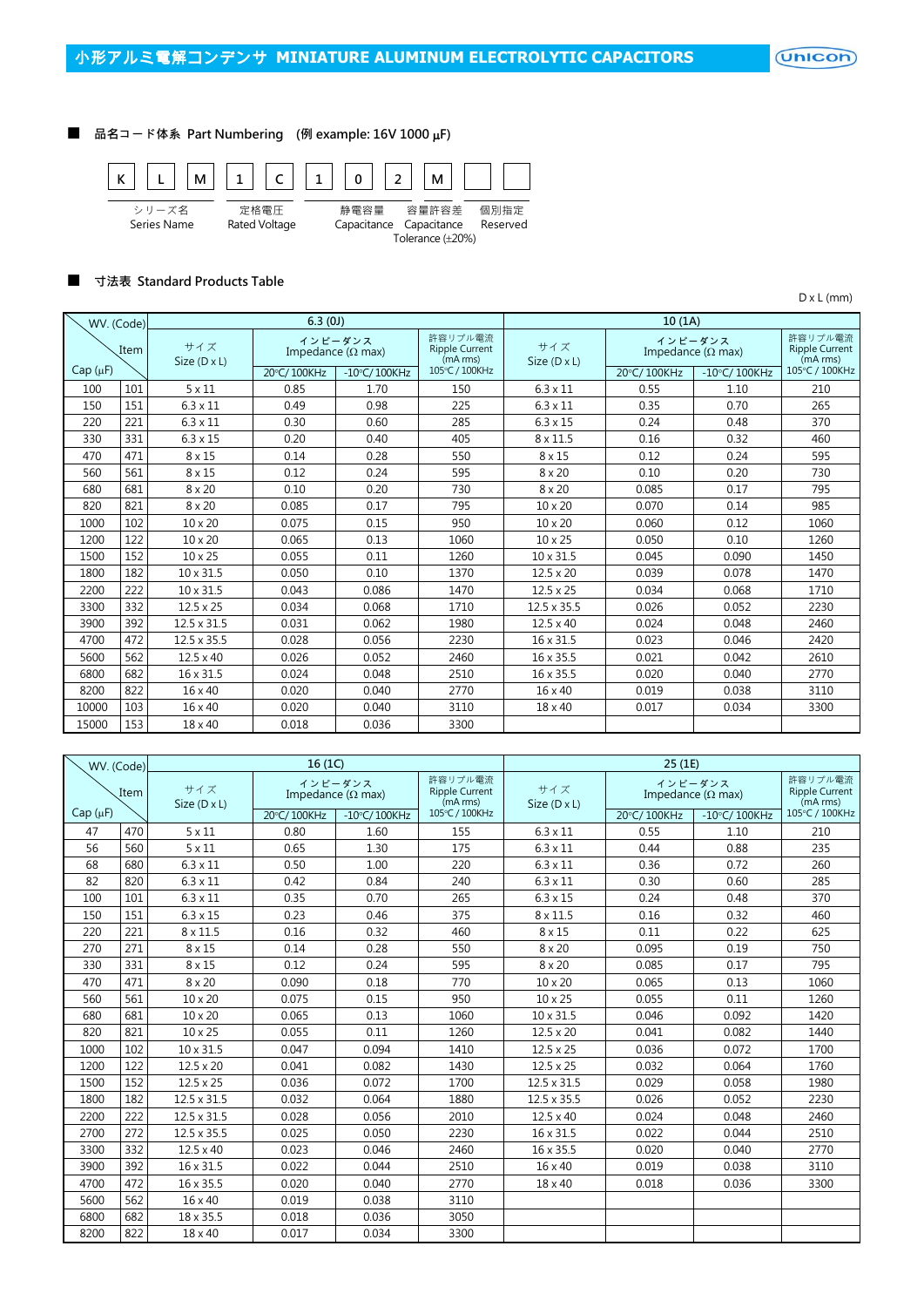# **KLM series**

| WV. (Code)    |      |                     | 35 (1V)                   |                        |                                              | 50(1H)              |                                      |                                              |                |  |
|---------------|------|---------------------|---------------------------|------------------------|----------------------------------------------|---------------------|--------------------------------------|----------------------------------------------|----------------|--|
|               | Item | サイズ<br>Size (D x L) | Impedance ( $\Omega$ max) | インピーダンス                | 許容リプル電流<br><b>Ripple Current</b><br>(mA rms) | サイズ<br>Size (D x L) | インピーダンス<br>Impedance ( $\Omega$ max) | 許容リプル電流<br><b>Ripple Current</b><br>(mA rms) |                |  |
| Cap $(\mu F)$ |      |                     | 20°C/100KHz               | $-10^{\circ}$ C/100KHz | 105°C / 100KHz                               |                     | 20°C/100KHz                          | $-10^{\circ}$ C/100KHz                       | 105°C / 100KHz |  |
| 0.47          | R47  |                     |                           |                        |                                              | $5 \times 11$       | 23.0                                 | 46.0                                         | 22             |  |
| $\mathbf{1}$  | 1R0  |                     |                           |                        |                                              | $5 \times 11$       | 11.0                                 | 22.0                                         | 36             |  |
| 2.2           | 2R2  |                     |                           |                        |                                              | $5 \times 11$       | 5.0                                  | 10.0                                         | 54             |  |
| 3.3           | 3R3  |                     |                           |                        |                                              | $5 \times 11$       | 3.3                                  | 6.6                                          | 66             |  |
| 4.7           | 4R7  |                     |                           |                        |                                              | $5 \times 11$       | 2.2                                  | 4.4                                          | 81             |  |
| 10            | 100  |                     |                           |                        |                                              | $5 \times 11$       | 1.4                                  | 2.8                                          | 115            |  |
| 22            | 220  | $5 \times 11$       | 0.75                      | 1.50                   | 160                                          | $6.3\times11$       | 0.65                                 | 1.3                                          | 195            |  |
| 33            | 330  | $6.3 \times 11$     | 0.49                      | 0.98                   | 225                                          | $6.3 \times 11$     | 0.43                                 | 0.86                                         | 240            |  |
| 47            | 470  | $6.3 \times 11$     | 0.34                      | 0.68                   | 270                                          | $6.3 \times 15$     | 0.30                                 | 0.60                                         | 330            |  |
| 56            | 560  | $6.3 \times 11$     | 0.28                      | 0.56                   | 295                                          | $6.3 \times 15$     | 0.25                                 | 0.50                                         | 360            |  |
| 68            | 680  | $6.3 \times 15$     | 0.24                      | 0.48                   | 370                                          | $8 \times 11.5$     | 0.20                                 | 0.40                                         | 415            |  |
| 82            | 820  | $6.3 \times 15$     | 0.19                      | 0.38                   | 415                                          | $8 \times 15$       | 0.17                                 | 0.34                                         | 505            |  |
| 100           | 101  | $8 \times 11.5$     | 0.16                      | 0.32                   | 460                                          | $8 \times 20$       | 0.14                                 | 0.28                                         | 620            |  |
| 150           | 151  | $8 \times 15$       | 0.12                      | 0.24                   | 595                                          | 10 x 20             | 0.10                                 | 0.20                                         | 820            |  |
| 220           | 221  | $8 \times 20$       | 0.085                     | 0.17                   | 795                                          | 10 x 25             | 0.075                                | 0.15                                         | 1150           |  |
| 270           | 271  | 10 x 20             | 0.070                     | 0.14                   | 985                                          | 10 x 31.5           | 0.065                                | 0.13                                         | 1200           |  |
| 330           | 331  | $10 \times 20$      | 0.060                     | 0.12                   | 1060                                         | $10 \times 31.5$    | 0.055                                | 0.11                                         | 1300           |  |
| 390           | 391  | $10 \times 25$      | 0.055                     | 0.11                   | 1260                                         | $12.5 \times 25$    | 0.048                                | 0.096                                        | 1440           |  |
| 470           | 471  | 10 x 31.5           | 0.046                     | 0.092                  | 1450                                         | $12.5 \times 25$    | 0.044                                | 0.088                                        | 1500           |  |
| 560           | 561  | $12.5 \times 20$    | 0.041                     | 0.082                  | 1430                                         | 12.5 x 31.5         | 0.040                                | 0.080                                        | 1720           |  |
| 680           | 681  | $12.5 \times 25$    | 0.036                     | 0.072                  | 1700                                         | 12.5 x 35.5         | 0.036                                | 0.072                                        | 1900           |  |
| 820           | 821  | $12.5 \times 25$    | 0.032                     | 0.064                  | 1760                                         | $12.5 \times 40$    | 0.033                                | 0.066                                        | 2120           |  |
| 1000          | 102  | 12.5 x 31.5         | 0.029                     | 0.058                  | 1980                                         | 16 x 31.5           | 0.030                                | 0.060                                        | 2150           |  |
| 1200          | 122  | 12.5 x 35.5         | 0.026                     | 0.052                  | 2230                                         | 16 x 35.5           | 0.028                                | 0.056                                        | 2320           |  |
| 1500          | 152  | $12.5 \times 40$    | 0.024                     | 0.048                  | 2460                                         | 16 x 40             | 0.026                                | 0.052                                        | 2650           |  |
| 1800          | 182  | 16 x 31.5           | 0.022                     | 0.044                  | 2510                                         | 18 x 35.5           | 0.025                                | 0.050                                        | 2620           |  |
| 2200          | 222  | 16 x 35.5           | 0.020                     | 0.040                  | 2770                                         | 18 x 40             | 0.024                                | 0.048                                        | 2790           |  |
| 2700          | 272  | 16 x 40             | 0.018                     | 0.036                  | 3110                                         |                     |                                      |                                              |                |  |
| 3300          | 822  | 18 x 40             | 0.017                     | 0.034                  | 3300                                         |                     |                                      |                                              |                |  |

|              | WV. (Code)      |                            | 63(1)       |                                      |                                              | 100(2A)                    |             |                                      |                                              |  |  |
|--------------|-----------------|----------------------------|-------------|--------------------------------------|----------------------------------------------|----------------------------|-------------|--------------------------------------|----------------------------------------------|--|--|
|              | Item            | サイズ<br>Size $(D \times L)$ |             | インピーダンス<br>Impedance ( $\Omega$ max) | 許容リプル電流<br><b>Ripple Current</b><br>(mA rms) | サイズ<br>Size $(D \times L)$ |             | インピーダンス<br>Impedance ( $\Omega$ max) | 許容リプル電流<br><b>Ripple Current</b><br>(mA rms) |  |  |
| $Cap(\mu F)$ |                 |                            | 20°C/100KHz | $-10$ °C/100KHz                      | 105°C / 100KHz                               |                            | 20°C/100KHz | $-10^{\circ}$ C/100KHz               | 105°C / 100KHz                               |  |  |
| 0.47         | R47             |                            |             |                                      |                                              | $5 \times 11$              | 43.0        | 116.0                                | 17                                           |  |  |
| 1            | 1 <sub>R0</sub> |                            |             |                                      |                                              | $5 \times 11$              | 17.0        | 46.0                                 | 27                                           |  |  |
| 2.2          | 2R2             |                            |             |                                      |                                              | $5 \times 11$              | 6.6         | 18.0                                 | 43                                           |  |  |
| 3.3          | 3R3             |                            |             |                                      |                                              | $5 \times 11$              | 4.1         | 11.0                                 | 54                                           |  |  |
| 4.7          | 4R7             |                            |             |                                      |                                              | $5 \times 11$              | 2.8         | 7.6                                  | 68                                           |  |  |
| 10           | 100             | $5 \times 11$              | 1.06        | 2.12                                 | 135                                          | $6.3 \times 11$            | 1.20        | 3.2                                  | 104                                          |  |  |
| 22           | 220             | $6.3 \times 11$            | 0.52        | 1.04                                 | 215                                          | $8 \times 11.5$            | 0.55        | 1.50                                 | 275                                          |  |  |
| 33           | 330             | $6.3 \times 15$            | 0.35        | 0.70                                 | 305                                          | $8 \times 15$              | 0.38        | 1.00                                 | 360                                          |  |  |
| 47           | 470             | $8 \times 11.5$            | 0.25        | 0.50                                 | 365                                          | 10 x 20                    | 0.28        | 0.76                                 | 570                                          |  |  |
| 56           | 560             | $8 \times 15$              | 0.21        | 0.42                                 | 450                                          | $10 \times 20$             | 0.24        | 0.65                                 | 620                                          |  |  |
| 68           | 680             | $8 \times 15$              | 0.17        | 0.34                                 | 500                                          | 10 x 25                    | 0.21        | 0.57                                 | 795                                          |  |  |
| 82           | 820             | $8 \times 20$              | 0.15        | 0.30                                 | 600                                          | 10 x 31.5                  | 0.18        | 0.49                                 | 870                                          |  |  |
| 100          | 101             | 10 x 20                    | 0.12        | 0.24                                 | 750                                          | 10 x 31.5                  | 0.15        | 0.41                                 | 955                                          |  |  |
| 150          | 151             | $10 \times 25$             | 0.090       | 0.18                                 | 950                                          | $12.5 \times 25$           | 0.11        | 0.30                                 | 1120                                         |  |  |
| 220          | 221             | $12.5 \times 20$           | 0.065       | 0.13                                 | 1140                                         | 12.5 x 35.5                | 0.087       | 0.23                                 | 1450                                         |  |  |
| 270          | 271             | $12.5 \times 25$           | 0.055       | 0.11                                 | 1340                                         | $12.5 \times 40$           | 0.072       | 0.19                                 | 1610                                         |  |  |
| 330          | 331             | $12.5 \times 25$           | 0.049       | 0.098                                | 1420                                         | 16 x 31.5                  | 0.062       | 0.17                                 | 1790                                         |  |  |
| 390          | 391             | 12.5 x 31.5                | 0.043       | 0.086                                | 1620                                         | 16 x 35.5                  | 0.053       | 0.14                                 | 2000                                         |  |  |
| 470          | 471             | $12.5 \times 35.5$         | 0.039       | 0.078                                | 1780                                         | $16 \times 40$             | 0.047       | 0.13                                 | 2200                                         |  |  |
| 560          | 561             | $12.5 \times 40$           | 0.035       | 0.070                                | 1950                                         | 18 x 35.5                  | 0.041       | 0.11                                 | 2250                                         |  |  |
| 680          | 681             | 16 x 31.5                  | 0.032       | 0.064                                | 2050                                         | 18 x 40                    | 0.036       | 0.097                                | 2300                                         |  |  |
| 820          | 821             | 16 x 35.5                  | 0.029       | 0.058                                | 2220                                         |                            |             |                                      |                                              |  |  |
| 1000         | 102             | 16 x 40                    | 0.027       | 0.054                                | 2370                                         |                            |             |                                      |                                              |  |  |
| 1200         | 122             | 18 x 40                    | 0.025       | 0.050                                | 2510                                         |                            |             |                                      |                                              |  |  |